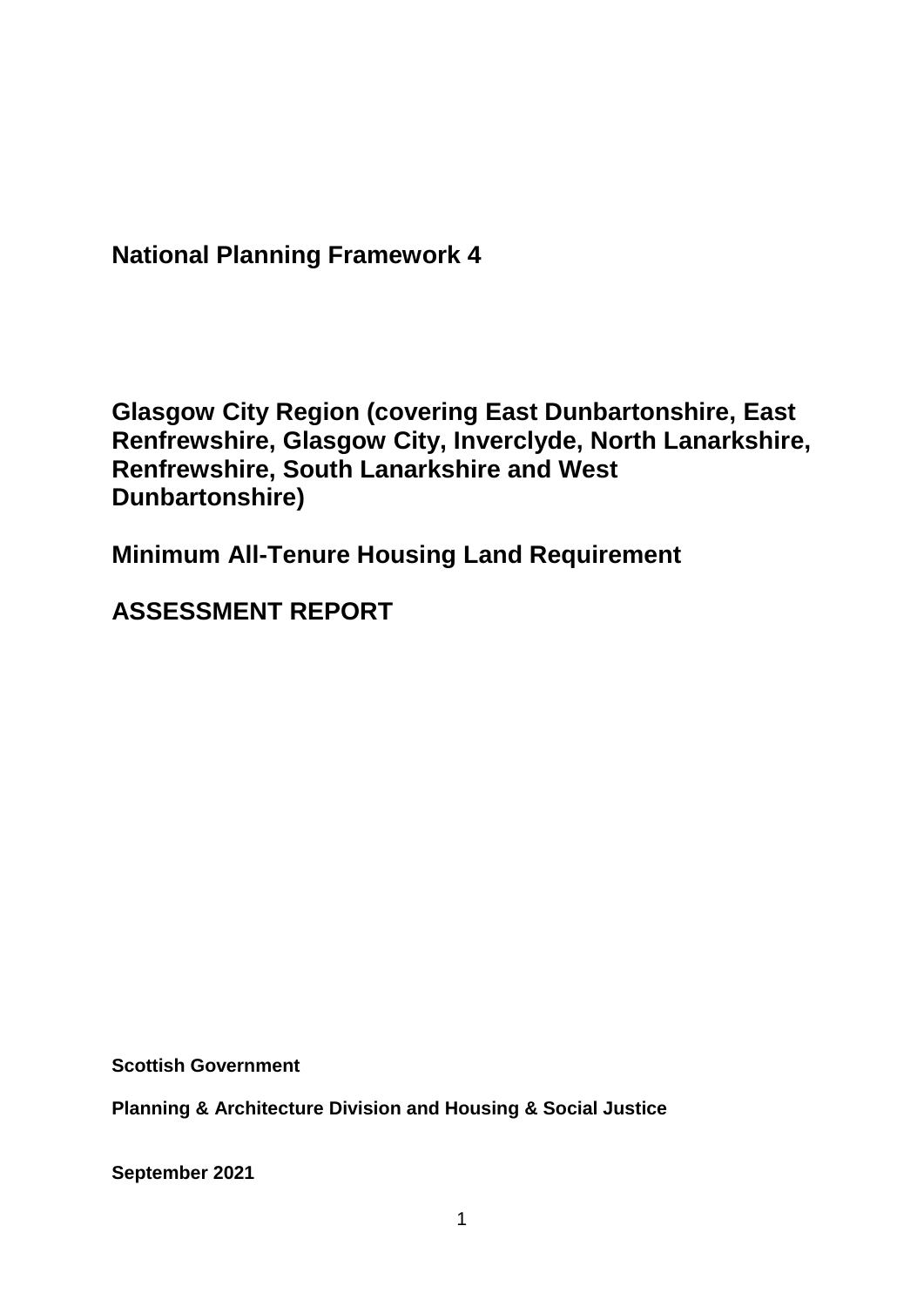#### **CORE OUTPUTS ASSESSMENT**

#### **1 Locally Adjusted Estimate**

Authorities within the Glasgow City Region (GCR) have worked collaboratively to provide their locally adjusted estimates: this comprises: East Dunbartonshire, East Renfrewshire, Glasgow City, Inverclyde, North Lanarkshire, Renfrewshire, South Lanarkshire and West Dunbartonshire.

In their initial response, the GCR provide context to their housing and place making ambitions. They set out concerns with the new approach and note that work on the Housing Need and Demand Assessment (HNDA) 3 has not been concluded. They do state however, that they provide an indicative and conditional officer view to enable Scottish Government to progress with preparation of NPF4.

The GCR indicate they will provide a view on the household projections, existing need and therefore housing estimates, following conclusion of its HNDA and market area adjustments, which will be undertaken as soon as practicable to inform preparation of NPF4. On publication of draft NPF4 a politically endorsed consultation response will be provided with a firmer view of the housing estimates and MATHLR.

A supplementary submission has been provided and notes that it in part fulfils the earlier intention to provide an updated view of estimates and mobile demand. It indicates the current target of the approved Strategic Development Plan is to deliver 6,000 new homes each year to 2029 but that securing delivery at the rate required remains challenging. It confirms that some elements of the HNDA(3) have now been progressed to draft stage and an approach to apportioning mobile demand has been developed.

The Scottish Government asked if it would be possible to use inputs from the draft HNDA3, at this stage, to inform the MATHLR but the councils do not feel they are in a position to do this.

The supplementary submission revises the adjusted estimate as follows:

|                            | <b>Initial</b><br><b>Default</b> | Locally<br><b>Adjusted</b> | <b>Revised</b><br><b>Adjusted</b> |
|----------------------------|----------------------------------|----------------------------|-----------------------------------|
|                            | <b>Estimate</b>                  | <b>Estimate</b>            | <b>Estimate</b>                   |
| <b>East Dunbartonshire</b> | 3,200                            | 2,550                      | 2,500                             |
| <b>East Renfrewshire</b>   | 4,050                            | 2,300                      | 2,800                             |
| <b>Glasgow City</b>        | 21,450                           | 21,450                     | 21,350                            |
| Inverclyde                 | 250                              | 1,500                      | 1500                              |
| <b>North Lanarkshire</b>   | 6,300                            | 9,000                      | 7,350                             |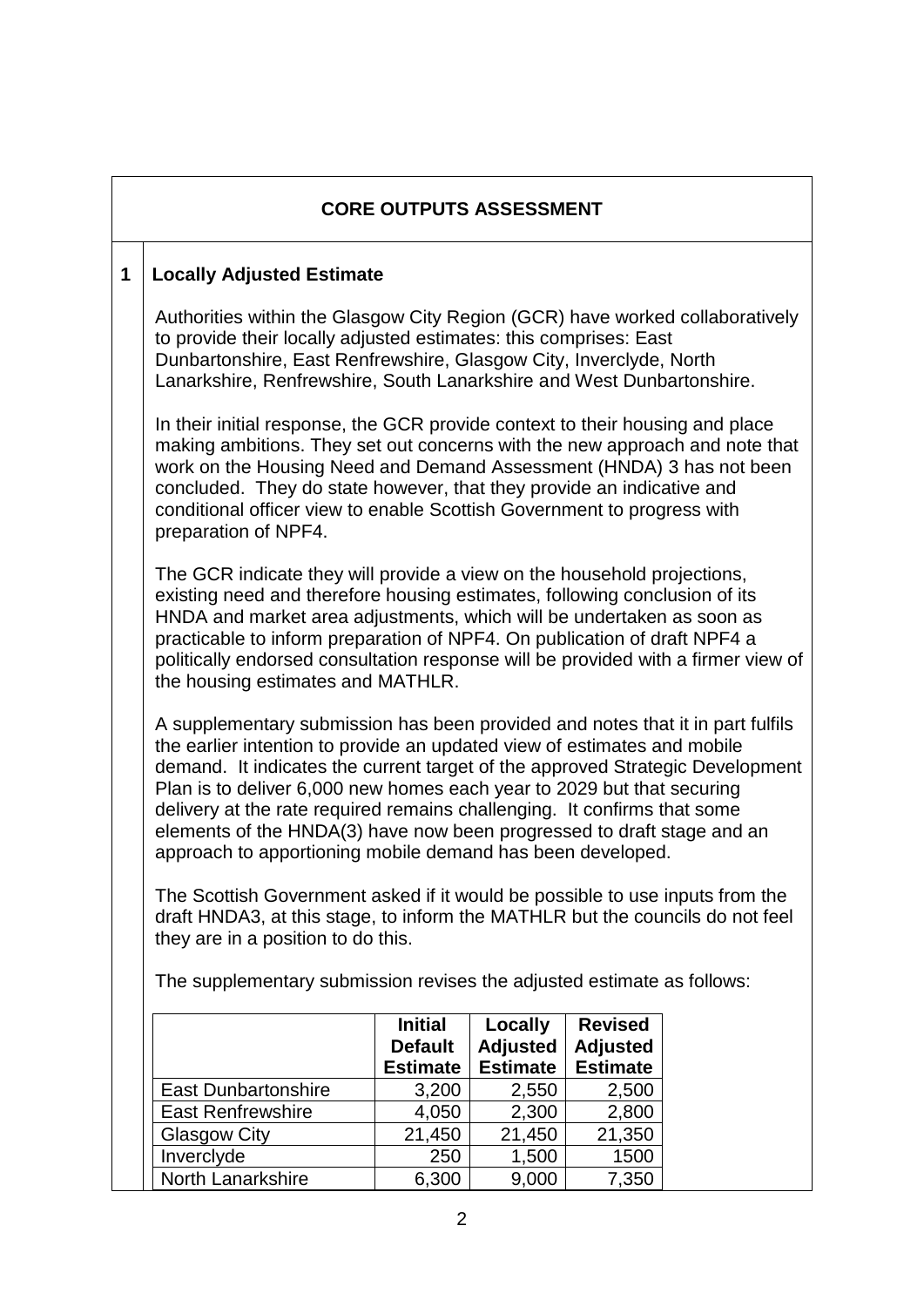|                | Renfrewshire                                                                                                                                               | 4,900  | 4,900  | 4,900  |  |  |
|----------------|------------------------------------------------------------------------------------------------------------------------------------------------------------|--------|--------|--------|--|--|
|                | South Lanarkshire                                                                                                                                          | 7,800  | 7,800  | 7,850  |  |  |
|                | <b>West Dunbartonshire</b>                                                                                                                                 | 450    | 2,100  | 2,100  |  |  |
|                | <b>Glasgow City Region</b>                                                                                                                                 | 48,400 | 51,600 | 50,350 |  |  |
|                |                                                                                                                                                            |        |        |        |  |  |
|                | The initial response makes comparison of the initial default estimate and                                                                                  |        |        |        |  |  |
|                | Housing Land Audit completions, noting past completions are higher at the city                                                                             |        |        |        |  |  |
|                | region scale than the estimates. It indicates that the HLA information is                                                                                  |        |        |        |  |  |
|                | considered to be more appropriate.                                                                                                                         |        |        |        |  |  |
|                |                                                                                                                                                            |        |        |        |  |  |
|                | In the last 20 years, delivery has averaged at around 6,800 units per year and                                                                             |        |        |        |  |  |
|                | in the last 10 years it has been around 5,400 per annum. Completions were at                                                                               |        |        |        |  |  |
|                | the initial default estimate level of below 5,000 during the years impacted by                                                                             |        |        |        |  |  |
|                | the global financial recession from 2010 to 2015, but since then private                                                                                   |        |        |        |  |  |
|                | delivery has recovered boosting completions.                                                                                                               |        |        |        |  |  |
|                |                                                                                                                                                            |        |        |        |  |  |
|                |                                                                                                                                                            |        |        |        |  |  |
| $\overline{2}$ | <b>Household Projections (Newly-Forming Households)</b>                                                                                                    |        |        |        |  |  |
|                |                                                                                                                                                            |        |        |        |  |  |
|                | In their initial response, the GCR indicate they will provide a view on the<br>choice of household projections following conclusion of its HNDA and in the |        |        |        |  |  |
|                | meantime offer comments.                                                                                                                                   |        |        |        |  |  |
|                |                                                                                                                                                            |        |        |        |  |  |
|                | They comment that within the GCR, both the land and ambition exists to                                                                                     |        |        |        |  |  |
|                | accommodate higher levels of growth than projected in the NRS 2018                                                                                         |        |        |        |  |  |
|                | principal variant. Reference is made to an estimated total land supply of                                                                                  |        |        |        |  |  |
|                | almost 105,000 units in 2019. They indicate the initial default estimate, at                                                                               |        |        |        |  |  |
|                | 48,400, falls short of the GCR's ambitions in relation to housing delivery and                                                                             |        |        |        |  |  |
|                | placemaking over the 10 year period but that there is a requirement at this                                                                                |        |        |        |  |  |
|                | stage to take a precautionary approach due to potential changes in the future                                                                              |        |        |        |  |  |
|                | NPF. They note that the MATHLR exercise has simplified the process and                                                                                     |        |        |        |  |  |
|                | wish to conclude the HNDA before providing a finalised response once draft                                                                                 |        |        |        |  |  |
|                | NPF4 is published for consultation.                                                                                                                        |        |        |        |  |  |
|                |                                                                                                                                                            |        |        |        |  |  |
|                | In their supplementary submission, the GCR indicate that they have used the                                                                                |        |        |        |  |  |
|                | NRS 2018 based principal variant to develop draft housing estimates but                                                                                    |        |        |        |  |  |
|                | maintain that an updated view will be provided following publication of draft                                                                              |        |        |        |  |  |
|                | NPF4.                                                                                                                                                      |        |        |        |  |  |
|                |                                                                                                                                                            |        |        |        |  |  |
| $\mathbf{3}$   | <b>Existing Housing Need</b>                                                                                                                               |        |        |        |  |  |
|                |                                                                                                                                                            |        |        |        |  |  |
|                | In their initial response, the GCR indicate they will provide a view on the scale                                                                          |        |        |        |  |  |
|                | of existing housing need following conclusion of its HNDA and in the meantime                                                                              |        |        |        |  |  |
|                | offer comments.                                                                                                                                            |        |        |        |  |  |
|                |                                                                                                                                                            |        |        |        |  |  |
|                | They comment that the initial estimates under-estimate total existing housing                                                                              |        |        |        |  |  |
|                | need for the region by approximately 1,900 households. They note that the                                                                                  |        |        |        |  |  |
|                | MATHLR exercise has simplified the process and wish to conclude the HNDA                                                                                   |        |        |        |  |  |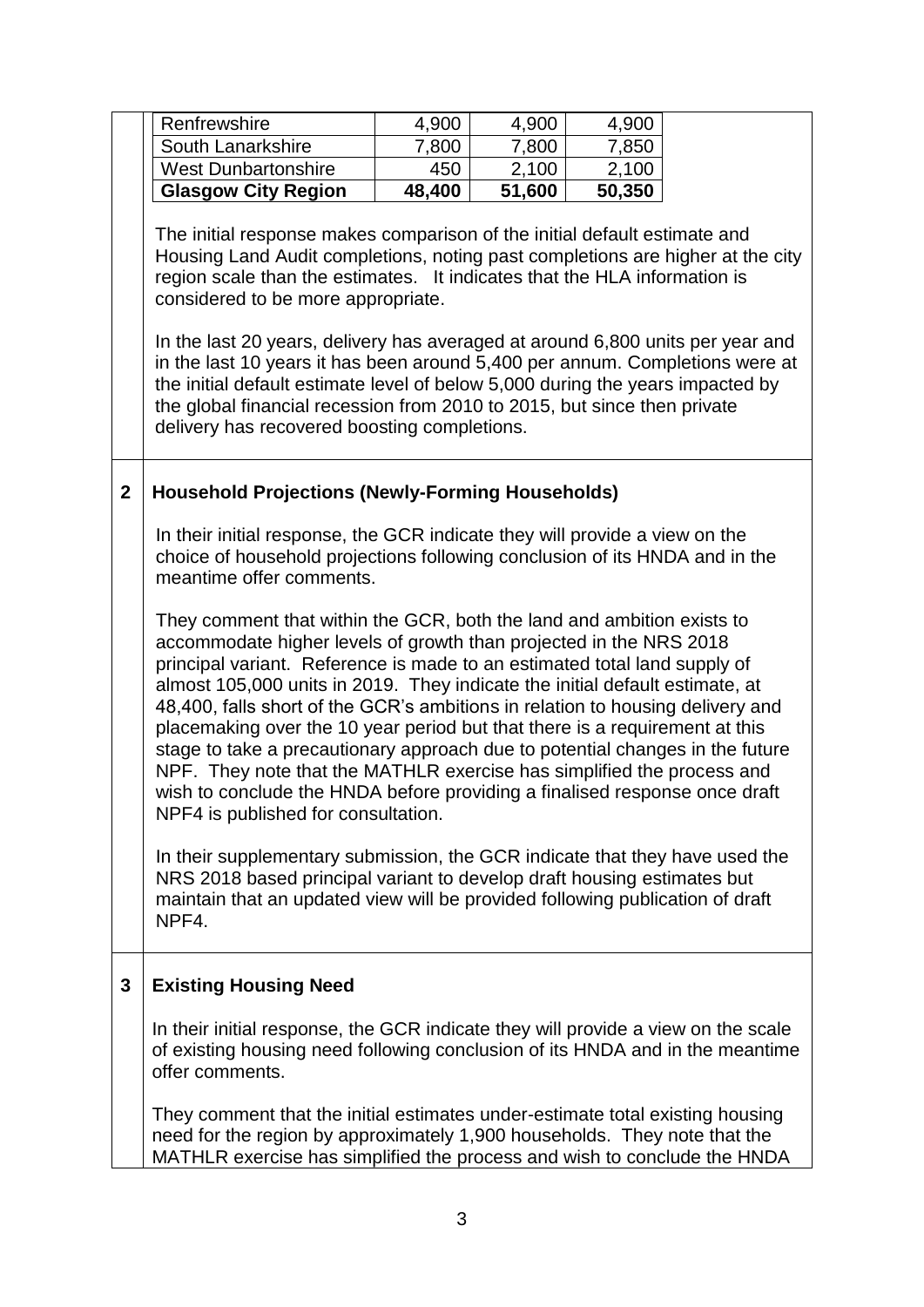before providing a finalised response once draft NPF4 is published for consultation.

In their supplementary submission, the GCR note the use of the default housing need estimates at this stage, indicating it will be reviewed as the HNDA progresses. They maintain that an updated view will be provided following publication of draft NPF4. They also highlight that additional evidence has been bought to their attention, in the form of a draft report on existing housing need in the GCR area based on survey work, and that they are currently considering this work.

## **4 Flexibility Allowance**

In their initial response, the GCR has concerns about the blanket adoption of flexibility at 25% in that they consider it could lead to adverse impacts potentially contrary to the stated aims of NPF4, the purpose of planning and national outcomes around climate change and biodiversity. They note that within the GCR there is a long standing approach to the redistribution of mobile private demand between local authorities based on a Housing Market Area Framework and conclude that some areas should have figures higher than the defaults to encourage and accommodate the higher levels of housebuilding anticipated, and some lower in areas of strong commercial demand with environmental and infrastructure constraints where restraint is required.

Whilst the initial response proposes East Dunbartonshire and East Renfrewshire not include any flexibility, in the subsequent submission 25% is applied across all constituent authorities. There are however, adjustments made to account for mobile demand in the private sector element across the GCR. This is based on past patterns of moves using housing sales data for the 5 year period of 2013 to 2017. It covers moves from outwith the GCR and inter-authority moves and has been apportioned based on the total available land supply.

## **CORE PROCESSES ASSESSMENT**

#### **1 Using the Response Template and Excel Calculator**

The Glasgow City Region Housing Market Partnership has submitted an alternative Response Template which covers all the eight councils in the region. As this covers all eight councils the word limits are not exceeded. The Excel Calculator has not been returned but some outputs from this are reported in the alternative Response Template.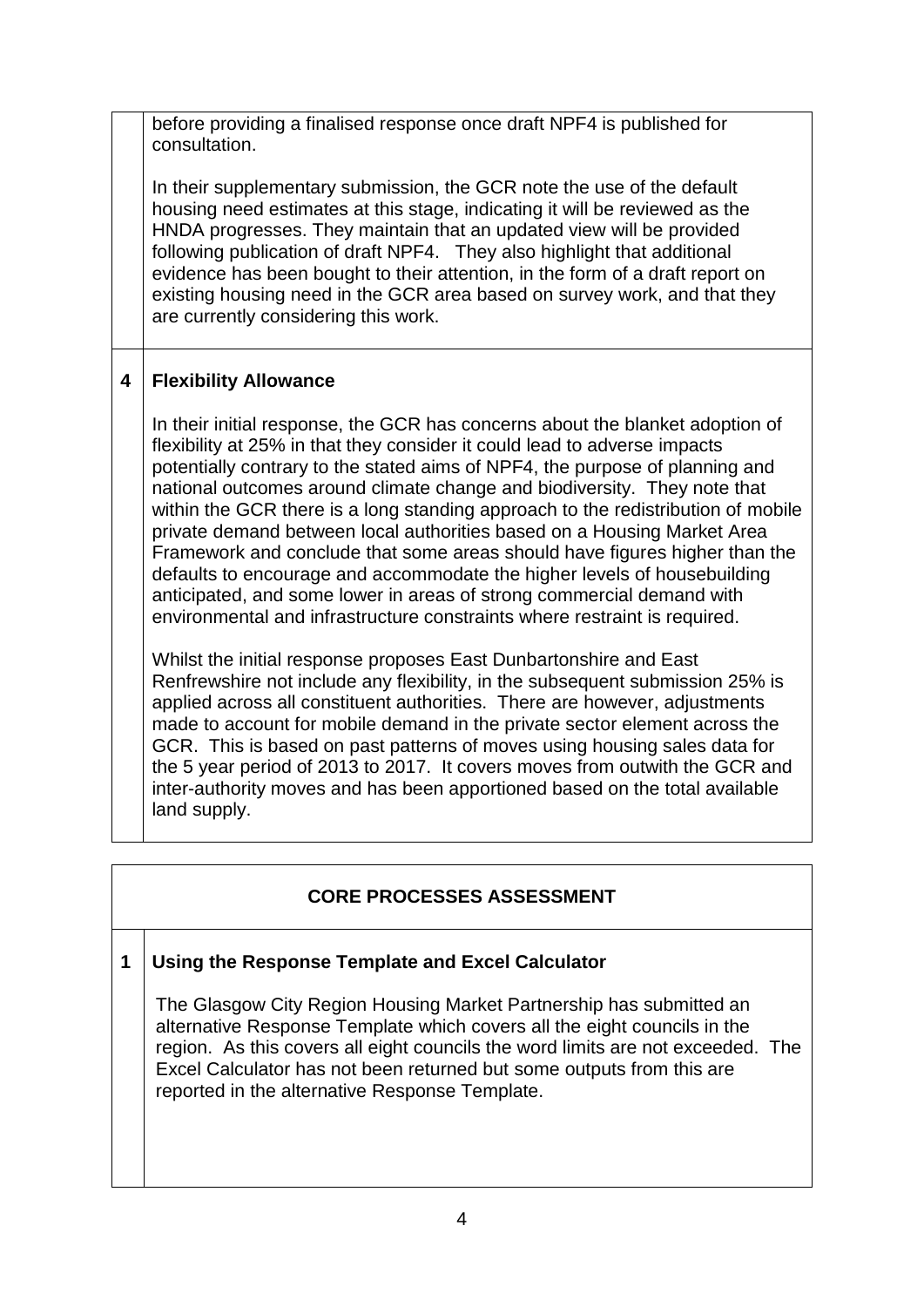| $\boldsymbol{2}$ | <b>Housing Market Partnership and Stakeholders Involvement</b>                                                                                                                                                                                                                         |  |  |  |
|------------------|----------------------------------------------------------------------------------------------------------------------------------------------------------------------------------------------------------------------------------------------------------------------------------------|--|--|--|
|                  | The HMP is made up of housing and planning officers across constituent<br>councils and officers of Clydeplan. This submission is made by the HMP.                                                                                                                                      |  |  |  |
|                  | The HMP agreed the indicative and conditional locally adjusted estimates as<br>set out in their supplementary submission.                                                                                                                                                              |  |  |  |
|                  | HfS and four members of their Strathclyde Home Builders Committee were<br>engaged. Discussions remain on-going.                                                                                                                                                                        |  |  |  |
| $\mathbf{3}$     | Joint Housing and Planning Senior Official Sign-Off                                                                                                                                                                                                                                    |  |  |  |
|                  | The submissions have been signed-off by housing and planning lead officers<br>from all constituent councils.                                                                                                                                                                           |  |  |  |
| 4                | <b>Statistical Evidence</b>                                                                                                                                                                                                                                                            |  |  |  |
|                  | The councils have used robust sources of statistical evidence to support their<br>provisional case including:                                                                                                                                                                          |  |  |  |
|                  | • NRS2018-based household projections (principal)<br>SG estimates of existing housing need<br>$\bullet$                                                                                                                                                                                |  |  |  |
|                  | Some councils have used in-house sources including:                                                                                                                                                                                                                                    |  |  |  |
|                  | HLA completions data.                                                                                                                                                                                                                                                                  |  |  |  |
|                  | Reasons are given for the use of their HLA completions data over the Scottish<br>Government default figures.                                                                                                                                                                           |  |  |  |
|                  | Other data used includes house sales data.                                                                                                                                                                                                                                             |  |  |  |
| 5                | <b>Policy Evidence</b>                                                                                                                                                                                                                                                                 |  |  |  |
|                  | The initial submission by the GCR highlights the significance of the region to<br>the Scottish economy and notes that the city region operates as a single<br>functional housing market area. It confirms that it has significant ambitions in<br>relation to housing and placemaking. |  |  |  |
|                  | The following policy drivers are highlighted:                                                                                                                                                                                                                                          |  |  |  |
|                  | <b>National Policy Drivers and Evidence</b><br><b>NPF4 Position Statement</b><br>$\Omega$                                                                                                                                                                                              |  |  |  |
|                  | Housing to 2040<br>$\circ$<br>Infrastructure Investment Plan for Scotland 2021-22 to 2025-26<br>$\circ$                                                                                                                                                                                |  |  |  |

 $\overline{\phantom{a}}$